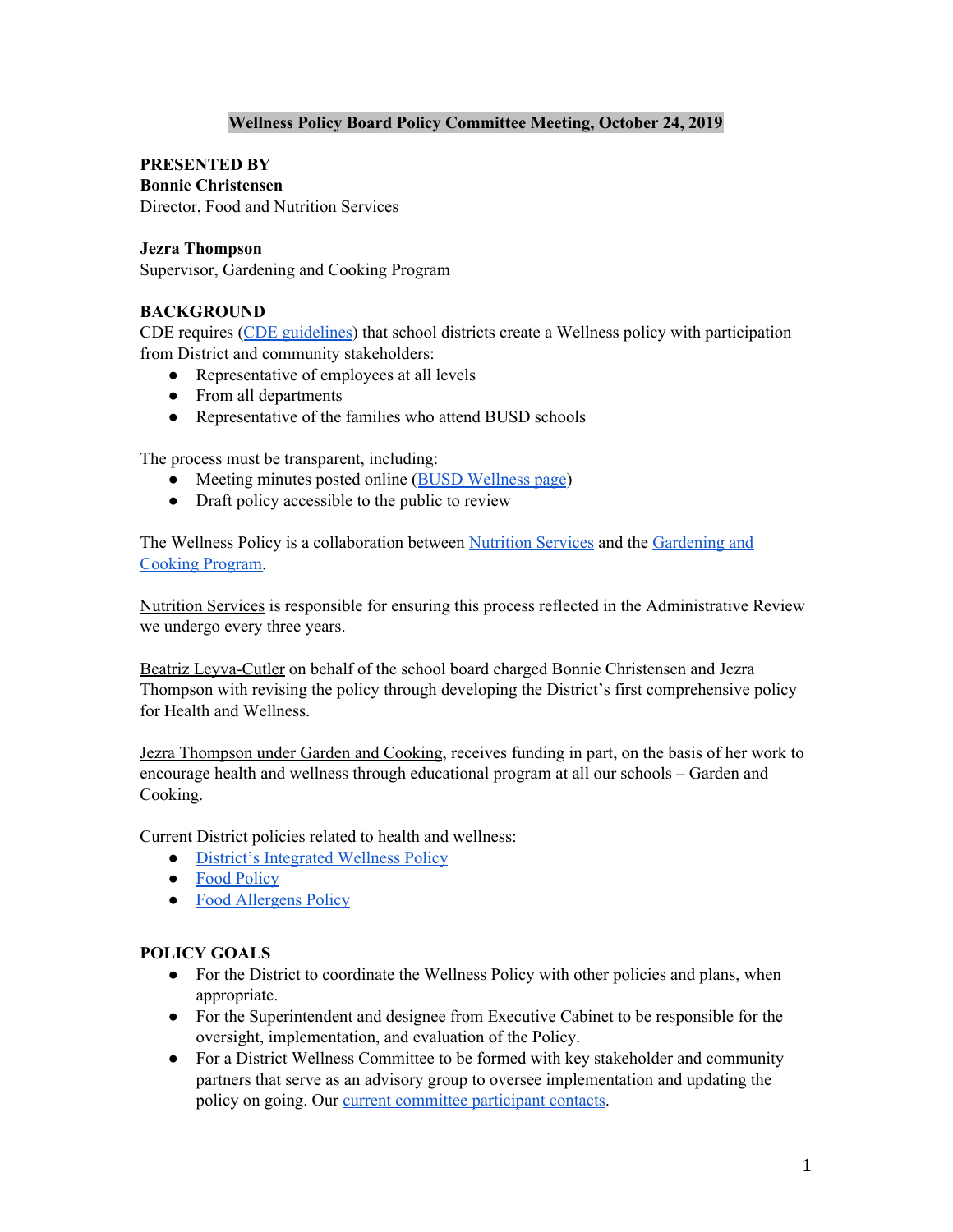- For the values and goals of the policy to be consistent with the policies, values, goals and practices expressed by the District.
- For the District to promote parent, student and caregiver engagement and invite them into the process of implementing the Wellness Policy.
- For the District to recognize and respond to the findings from the 2018 City of [Berkeley](https://www.cityofberkeley.info/uploadedFiles/Health_Human_Services/Level_3_-_Public_Health/2018-health-status-report-berkeley.pdf) Health Status [Report,](https://www.cityofberkeley.info/uploadedFiles/Health_Human_Services/Level_3_-_Public_Health/2018-health-status-report-berkeley.pdf) supporting the health and wellness of our most vulnerable student and staff populations.
	- o Past Health Status [Reports](https://www.cityofberkeley.info/Health_Human_Services/Public_Health/Public_Health_Reports.aspx)
- Glean from existing resources to draft a comprehensive policy to be revised by stakeholders to develop a best fit policy for our school communities.

## **TABLE OF CONTENTS**

The table of contents can be found on the Wellness Policy cover page (Draft [Comprehensive](https://docs.google.com/document/d/1ZwFp1qoctQr2qF8LHxvCTUy6aMdy2RLOJJ1jwtknNGc/edit)) [Wellness](https://docs.google.com/document/d/1ZwFp1qoctQr2qF8LHxvCTUy6aMdy2RLOJJ1jwtknNGc/edit) Policy)

## **DIFFERENCE**

- The Food Policy itself is quite limited. There have been no revisions since it was first implemented 15 years ago or so.
- Outlines a comprehensive roadmap to supporting health and wellness for our students, families, and staff.
- Directives on who is responsible for making decisions and who needs to participate.
- Outlines steps for implementation and updating the policy.
- Outlines mental and sexual health resources for students.
- Connects to sustainability plan and goals.
- Includes trauma informed education and resources for staff and students.
- Included participants from school communities within Berkeley in editing and drafting the policy.
- Includes an implementation plan and oversight for District central administration and sites.

## **CHALLENGES**

The intention is to set attainable goals with the caveat that consideration will have to be made for costs, time lines, and resource availability. Implementing the policy will require commitment and investment from leadership at all levels to uphold this policy and see it through with measurable results.

- Implementation is intended to happen through site leadership. There is funding for a modest stipend in support of leadership and projects at the site level.
- Accountability is intended to occur through reporting from site level committees to district level committees with backing from district leadership.
- Buy in. The policy will be most effective if the community at large is in support of these goals and is committed to realizing these goals. Through participation in the review process and implementation at site level the intention is that the community will become aware of the goals outlined in the policy and realize and adopt these values. District leadership can have a powerful impact in this respect by modeling these values in their own behavior and using these values to influence their work at the District level.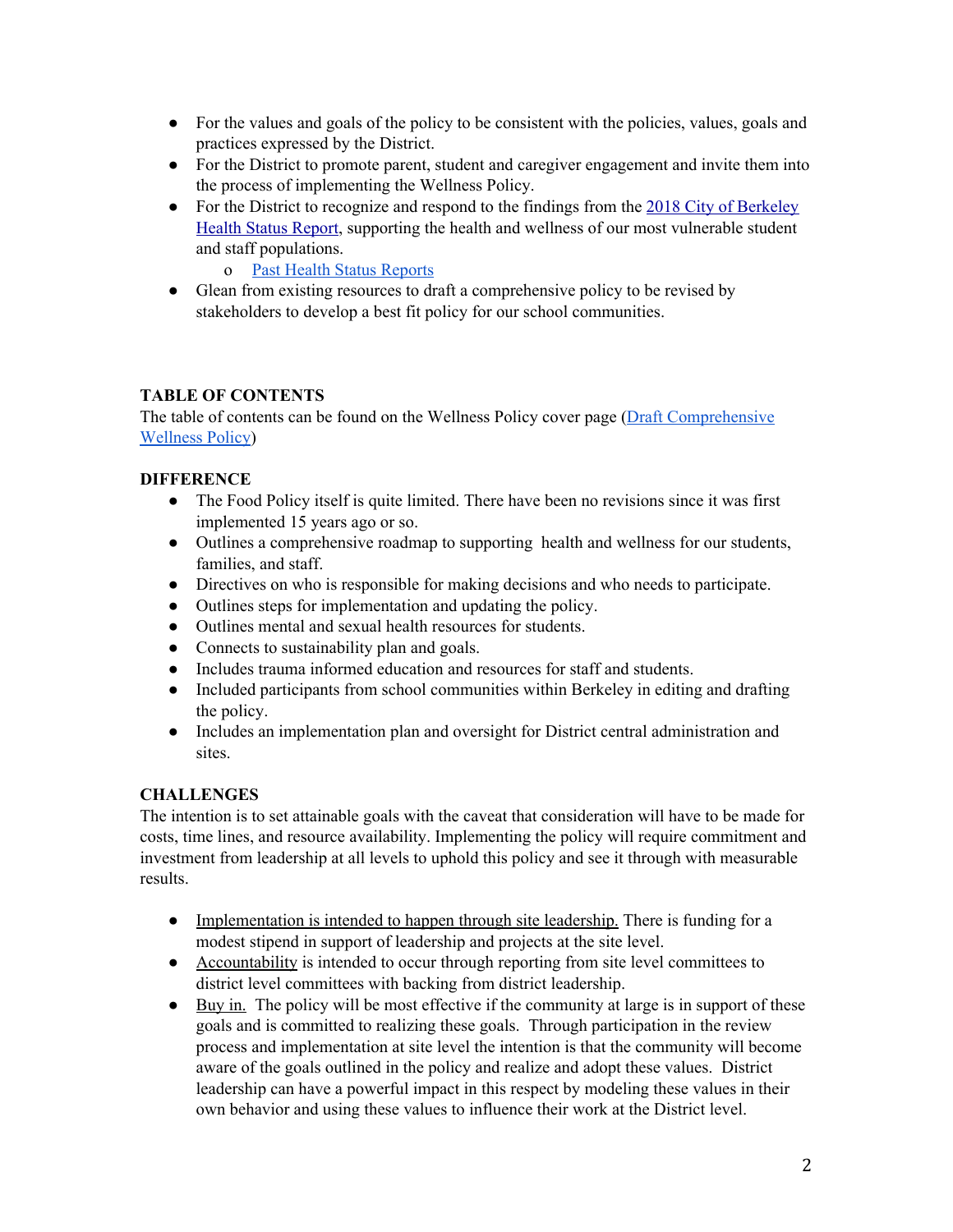- Costs will always be a factor particularly while the district is faced with budgetary deficits. District leadership will play a significant role in determining investment with respect to these goals.
	- o The policy goals will be monitored through Good Food Purchases (independent auditor) funded by the Gardening and Cooking Program.
	- o Gardening and Cooking Program funding for site leadership and assessments required for nutrition services provided by Good Food Purchasing, will be dependent on Healthy Berkeley Grant and District matching funds for this grant.

## **Board Subcommittee Feedback:**

- Distinguish between policy vs plan.
- Estimate costs, highlighting items that will have costs attached to them. presenting to the Subcommittee to decide on budgeting for these additional costs.
- Meet with Assistance Superintendent regarding including education services.
	- What are the costs to implement cutting edge educational strategies for comprehensive health?
- Involve school site leadership.
	- Meet with Erin Schweng and Heidi Weber.
	- Is there a way to tap into the student clubs at the HS who are taking on Sustainability?
- Create a timelines for items placed in the plan.
	- What can be done now vs what we are aiming to do in the future?
- Include other leading departments.
	- Meet with Transportation, Principals (present at meeting), Sustainability Committee (Jezra and Bonnie are on the committee)
- Jezra and Bonnie will respond to community asks and concerns in discussion with the Superintendent
	- Recess before lunch and longer lunch periods; to be further discussed with the Superintendent prior to submission.
	- Goals outlined in the policy; determine what should be included in the policy and a plan.
- Directed to post on the Wellness Policy website the "Draft".

# **NEXT STEPS**

- Parse out a policy and a plan with the committee during the 12/12/19 meeting.
- Jezra and Bonnie will present again a policy and a plan to the Board Subcommittee.
- Jezra invited Beatriz and Ty to attend the next meeting and referred them to the schedule of meetings planned for the duration of the school year.
- Approve a Wellness Policy
- Continue to upload resources onto the wellness policy webpage once approved
- The District Wellness Committee has created an online survey with committee edits, to be sent out via principals to encourage site representatives.
- This work is focused on implementation this year, paid by timesheet through the Gardening and Cooking Program.
- Jezra and Bonnie have mapped out four meetings for the District Wellness Committee. They include dinner, and childcare upon request, and take place on Thursdays (moved meetings from Wed to Thurs to accommodate Board meetings) from 6:30-8:30 in room 126 on the following dates: